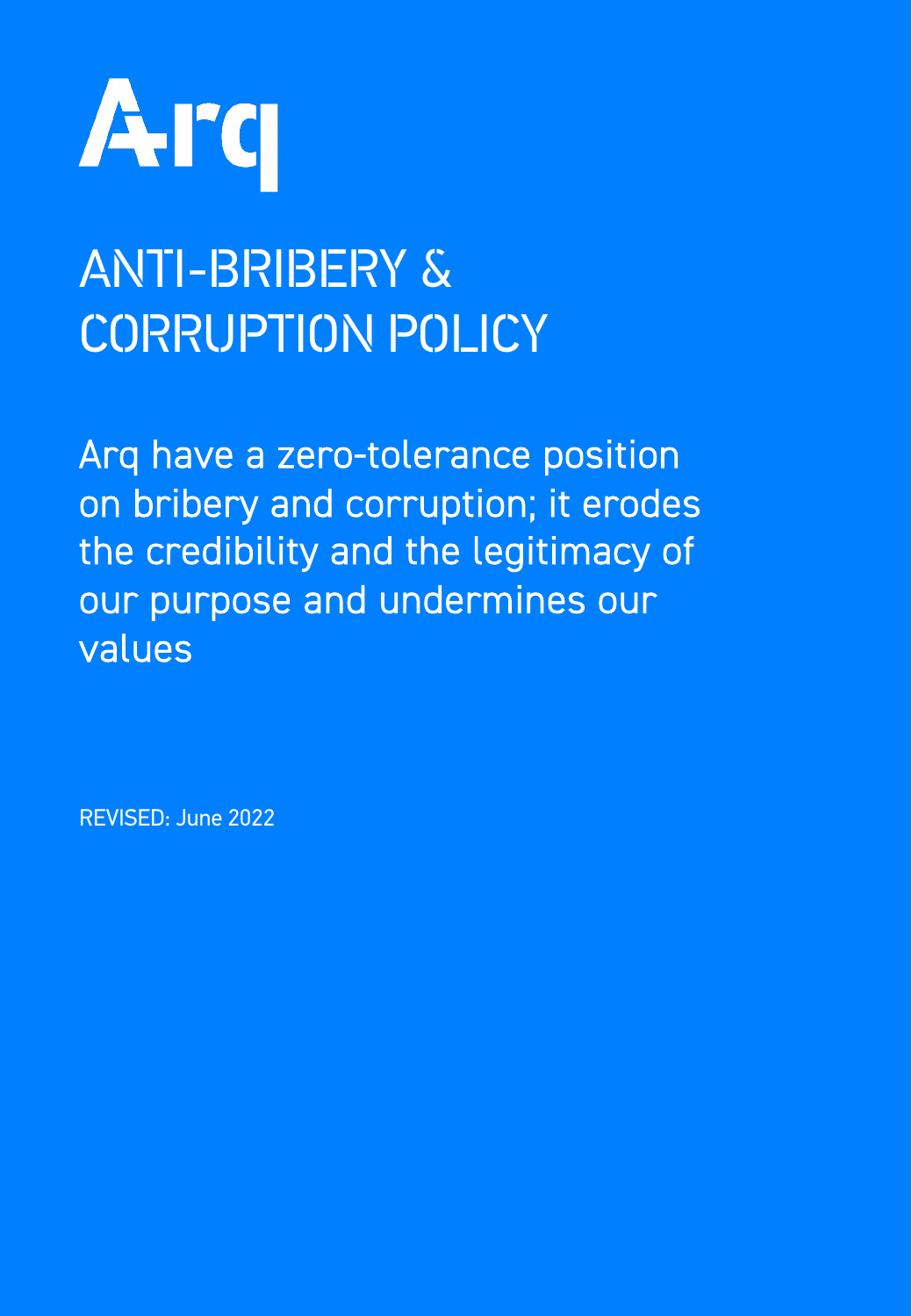# Arq is committed to conducting business in an ethical and honest manner

This anti-bribery policy exists to set out the responsibilities of Arq and those who work for us in regards to observing and upholding our zero-tolerance position on bribery and corruption. It also exists to act as a source of information and guidance for those working for Arq. It helps them recognise and deal with bribery and corruption issues, as well as understand their responsibilities.

# **Policy statement**

Arq is committed to conducting business in an ethical and honest manner, and is committed to implementing and enforcing systems that ensure bribery is prevented.

- Arq has zero-tolerance for bribery and corrupt activities. We are committed to acting professionally, fairly, and with integrity in all business dealings and relationships, wherever in the country we operate.
- Arq will constantly uphold all laws relating to anti-bribery and corruption in all the jurisdictions in which we operate. We are bound by the laws of the UK, including the Bribery Act 2010, in regards to our conduct both at home and abroad.
- Arq recognises that bribery and corruption are punishable by up to ten years of imprisonment and a fine. If our company is discovered to have taken part in corrupt activities, we may be subjected to an unlimited fine, be excluded from tendering for public contracts, and face serious damage to our reputation. It is with this in mind that we commit to preventing bribery and corruption in our business, and take our legal responsibilities seriously.

# **Policy**

This anti-bribery policy applies to all employees (whether temporary, fixed-term, or permanent), consultants, contractors, trainees, volunteers, interns, agents, sponsors, or any other person or persons associated with Arq (including third parties), or any of our subsidiaries or their employees, no matter where they are located (within or outside of the UK). The policy also applies to Officers, Trustees, Board, and/or Committee members at any level.

- In the context of this policy, third-party refers to any individual or organisation our company meets and works with. It refers to actual and potential clients, customers, suppliers, distributors, business contacts, agents, advisers, and government and public bodies – this includes their advisors, representatives and officials, politicians, and public parties.
- Any arrangements our company makes with a third party is subject to clear contractual terms, including specific provisions that require the third party to comply with minimum standards and procedures relating to anti-bribery and corruption.

# **Definition of bribery**

Bribery refers to the act of offering, giving, promising, asking, agreeing, receiving, accepting, or soliciting something of value or of an advantage so to induce or influence an action or decision.

- A bribe refers to any inducement, reward, or object/item of value offered to another individual in order to gain commercial, contractual, regulatory, or personal advantage.
- Bribery is not limited to the act of offering a bribe. If an individual is on the receiving end of a bribe and they accept it, they are also breaking the law.
- Bribery is illegal. Employees must not engage in any form of bribery, whether it be directly, passively (as described above), or through a third party (such as an agent or distributor). They must not bribe a foreign public official anywhere in the world. If they are uncertain about whether something is a bribe or a gift or act of hospitality, they must seek further advice from the Arq's compliance manager.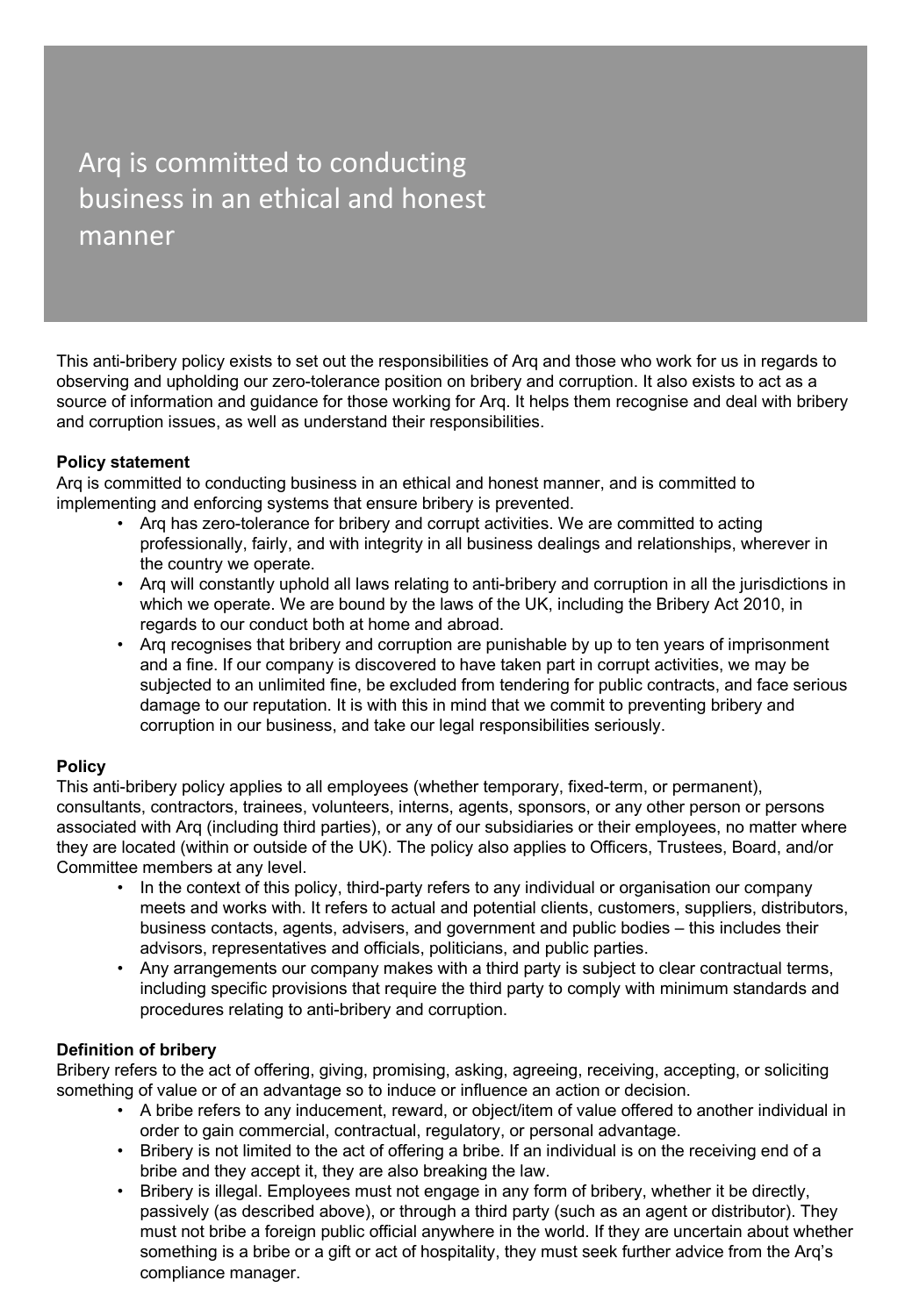

# **What is and what is not acceptable**

This section of the policy refers to 4 areas:

- Gifts and hospitality
- Facilitation payments
- Political contributions
- Charitable contributions.

# **Gifts and corporate hospitality**

Arq accepts normal and appropriate gestures of hospitality and goodwill (whether given to/received from third parties) so long as the giving or receiving of gifts meets the following requirements:

- It is not made with the intention of influencing the party to whom it is being given, to obtain or reward the retention of a business or a business advantage, or as an explicit or implicit exchange for favours or benefits.
- It is not made with the suggestion that a return favour is expected.
- It is in compliance with local law.
- It is given in the name of the company, not in an individual's name.
- It does not include cash or a cash equivalent (e.g. a voucher or gift certificate).
- It is appropriate for the circumstances (e.g. giving small gifts around Christmas or as a small thank you to a company for helping with a large project upon completion).
- It is of an appropriate type and value and given at an appropriate time, taking into account the reason for the gift.
- It is given/received openly, not secretly.
- It is not selectively given to a key, influential person, clearly with the intention of directly influencing them.
- It is not above £100/\$125, as pre-determined by the Arq's compliance manager
- It is not offer to, or accepted from, a government official or representative or politician or political party, without the prior approval of the company's compliance manager.

Where it is inappropriate to decline the offer of a gift (i.e. when meeting with an individual of a certain religion/culture who may take offence), the gift may be accepted so long as it is declared to the compliance manager, who will assess if gifts can be accepted based on the circumstances.

Arq recognises that the practice of giving and receiving business gifts varies between countries, regions, cultures, and religions, so definitions of what is acceptable and not acceptable will inevitably differ for each.

- As good practice, gifts given and received should always be disclosed to the compliance manager. Gifts from suppliers should always be disclosed.
- The intention behind a gift being given/received should always be considered. If there is any uncertainty, the advice of the compliance manager should be sought.

# **Facilitation payments and kickbacks**

Arq does not accept and will not make any form of facilitation payments of any nature. We recognise that facilitation payments are a form of bribery that involves expediting or facilitating the performance of a public official for a routine governmental action. We recognise that they tend to be made by low level officials with the intention of securing or speeding up the performance of a certain duty or action.

- Arq does not allow kickbacks to be made or accepted. We recognise that kickbacks are typically made in exchange for a business favour or advantage and whilst facilitation payments and kickbacks are not commonly paid in the UK, they may be common in some other jurisdictions in which we operate.
- Arq recognises that, despite our strict policy on facilitation payments and kickbacks, employees may face a situation where avoiding a facilitation payment or kickback may put their/their family's personal security at risk. Under these circumstances, the following steps must be taken:
	- Keep any amount to the minimum.
	- Ask for a receipt, detailing the amount and reason for the payment.
	- Create a record concerning the payment.
	- Report this incident to your line manager.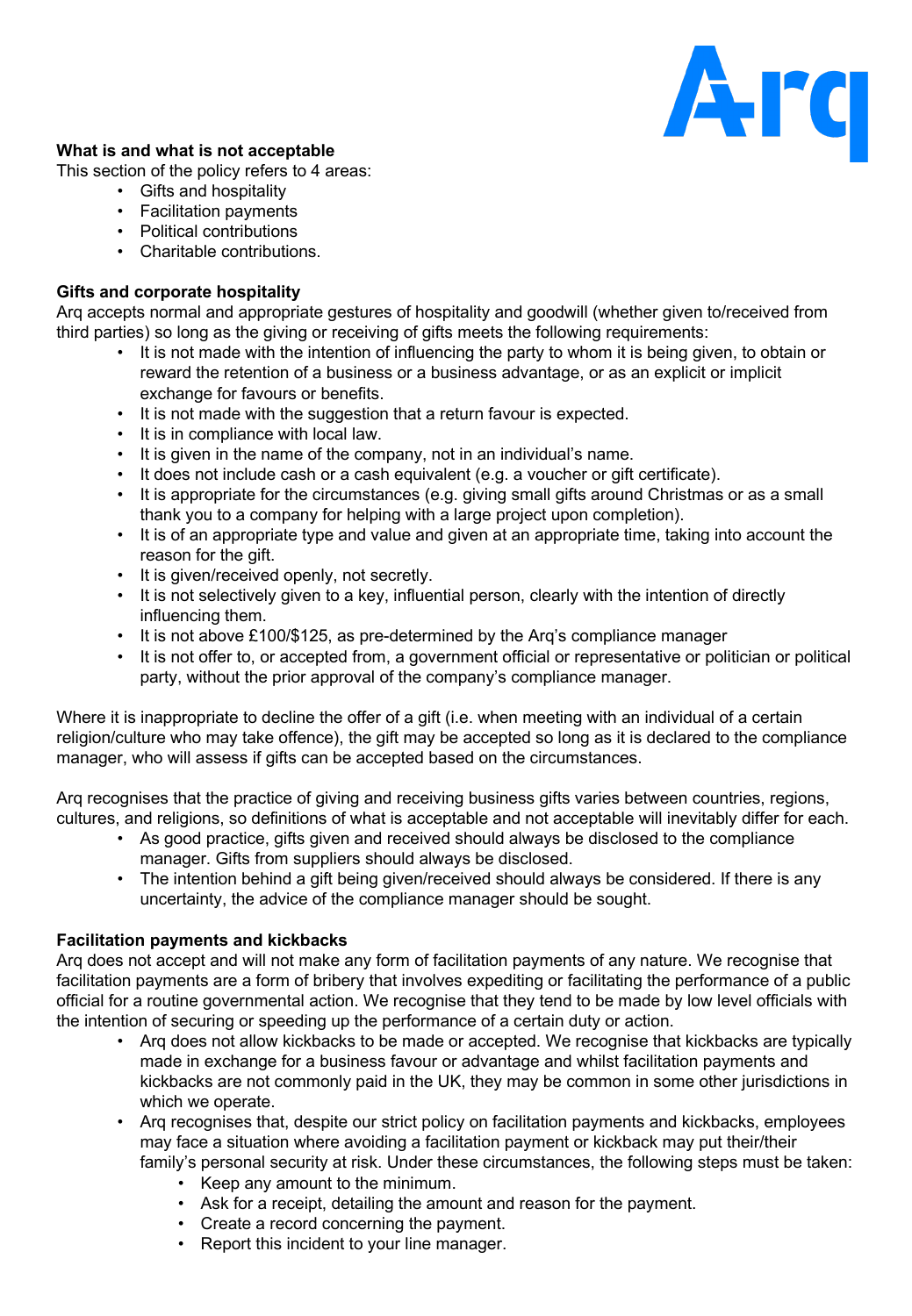

### **Political contributions**

Arq will not make donations, whether in cash or by any other means, to support any political parties or candidates. We recognise this may be perceived as an attempt to gain an improper business advantage.

#### **Charitable contributions**

Arq accepts (and indeed encourages) the act of donating to charities – whether through services, knowledge, time, or direct financial contributions (cash or otherwise) – and agrees to disclose all charitable contributions it makes.

- Employees must be careful to ensure that charitable contributions are not used to facilitate and conceal acts of bribery.
- We will ensure that all charitable donations made are legal and ethical under local laws and practices, and that donations are not offered/made without the approval of the compliance manager.

#### **Employee responsibilities**

As an employee of Arq, you must ensure that you read, understand, and comply with the information contained within this policy, and with any training or other anti-bribery and corruption information you are given. Line managers are responsible for ensuring that their employees are adhering to this policy.

- All employees and those under our control are equally responsible for the prevention, detection, and reporting of bribery and other forms of corruption. They are required to avoid any activities that could lead to, or imply, a breach of this anti-bribery policy.
- If you have reason to believe or suspect that an instance of bribery or corruption has occurred or will occur in the future that breaches this policy, you must notify the compliance manager.
- If any employee breaches this policy, they will face disciplinary action and could face dismissal for gross misconduct. Arq has the right to terminate a contractual relationship with an employee if they breach this anti-bribery policy.

#### **How to raise a concern**

If you suspect that there is an instance of bribery or corrupt activities occurring in relation to Arq, you are encouraged to raise your concerns at as early a stage as possible. If you're uncertain about whether a certain action or behaviour can be considered bribery or corruption, you should speak to your line manager or the compliance manager at the earliest opportunity so that investigations can be undertaken. Arq will familiarise all employees with its whistleblowing procedures so employees can vocalise their concerns swiftly and confidentially.

#### **What to do if you are a victim of bribery or corruption**

You must tell your compliance manager as soon as possible if you are offered a bribe by anyone, if you are asked to make one, if you suspect that you may be bribed or asked to make a bribe in the near future, or if you have reason to believe that you are a victim of another corrupt activity.

# **Protection**

If you refuse to accept or offer a bribe or you report a concern relating to potential act(s) of bribery or corruption, Arq understands that you may feel worried about potential repercussions. Arq will support anyone who raises concerns in good faith under this policy, even if investigation finds that they were mistaken.

- Arq will ensure that no one suffers any detrimental treatment as a result of refusing to accept or offer a bribe or other corrupt activities or because they reported a concern relating to potential act(s) of bribery or corruption.
- Detrimental treatment refers to dismissal, disciplinary action, or unfavourable treatment in relation to the concern the individual raised.
- If you have reason to believe you've been subjected to unjust treatment as a result of a concern or refusal to accept a bribe, you should inform your line manager or the compliance manager immediately.